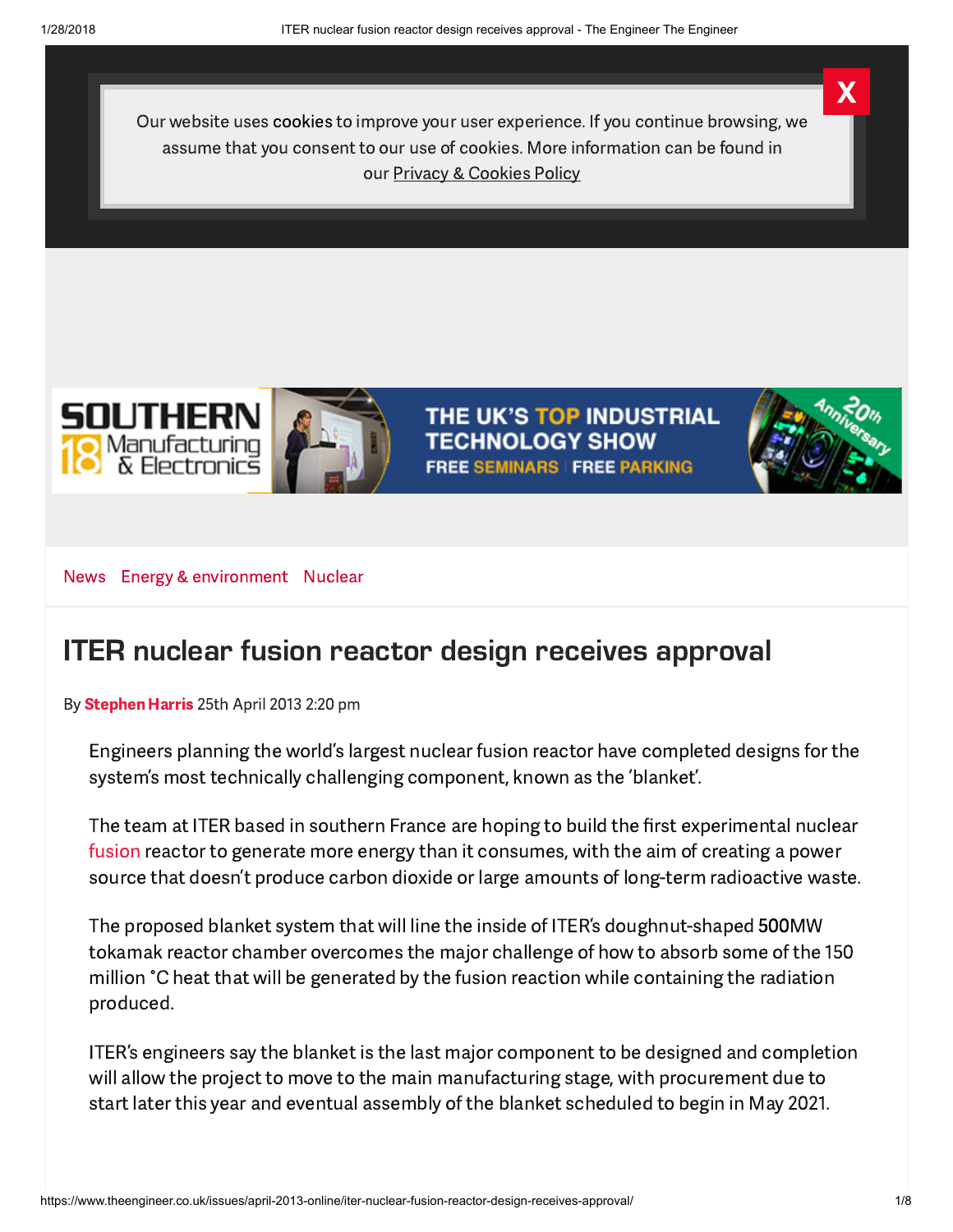#### the whole ITER machine.'

The reactor will mirror the process that generates energy in the Sun: two isotopes of hydrogen are heated to extreme temperatures so they become ions (plasma) and then collided and fused together, releasing a fast-travelling neutron that transfers energy as heat.

The blanket is what will capture this energy. It will consist of 440 four-tonne modules covering a total surface of 600m<sup>2</sup>, each comprising a beryllium 'first wall' containing a watercooling system to contain the plasma and absorb the heat, and a water and steel shield block to absorb the neutrons themselves.

Each first wall panel will be made from a number of 'fingers' attached to a central backbone through which the pressurised cooling water will flow, passing over an array of cooling fins and reaching [temperatures](https://adclick.g.doubleclick.net/pcs/click?xai=AKAOjsuY56du8GfUnI6Bmwwl6gTaxj3GuEWdzmTxZUWlH7ToQsQ73ij6VexGtFFt1oNgokmABbGUbBBHMJ1uLIFFXKVZ_wNI9aIG1cy0CDoeTzi8KyRFz3Xl4rzm1eEy78O6emNCH4xUzdF8nXfsVAUjXd-ktGVAGfe6otwy7MZDvTiRAGJZdUadQlLJlYr7Tx9jr8e20yopHRgcUfnSJZUN3-cHrpQwplVrY9IRB-ME4CosWF9uWr9u8q5WYwQk9TnQKpjP95DibAWJlkHOO9d0npeFCJk8Hcg&sig=Cg0ArKJSzIxx5n3ITwY7EAE&urlfix=1&adurl=https://www.afsrglobal.net/) of up to 150°C.

'[This means] if during the manufacturing something goes wrong, at worst we reject the finger and not the whole part, which would be quite valuable,' said Merola.

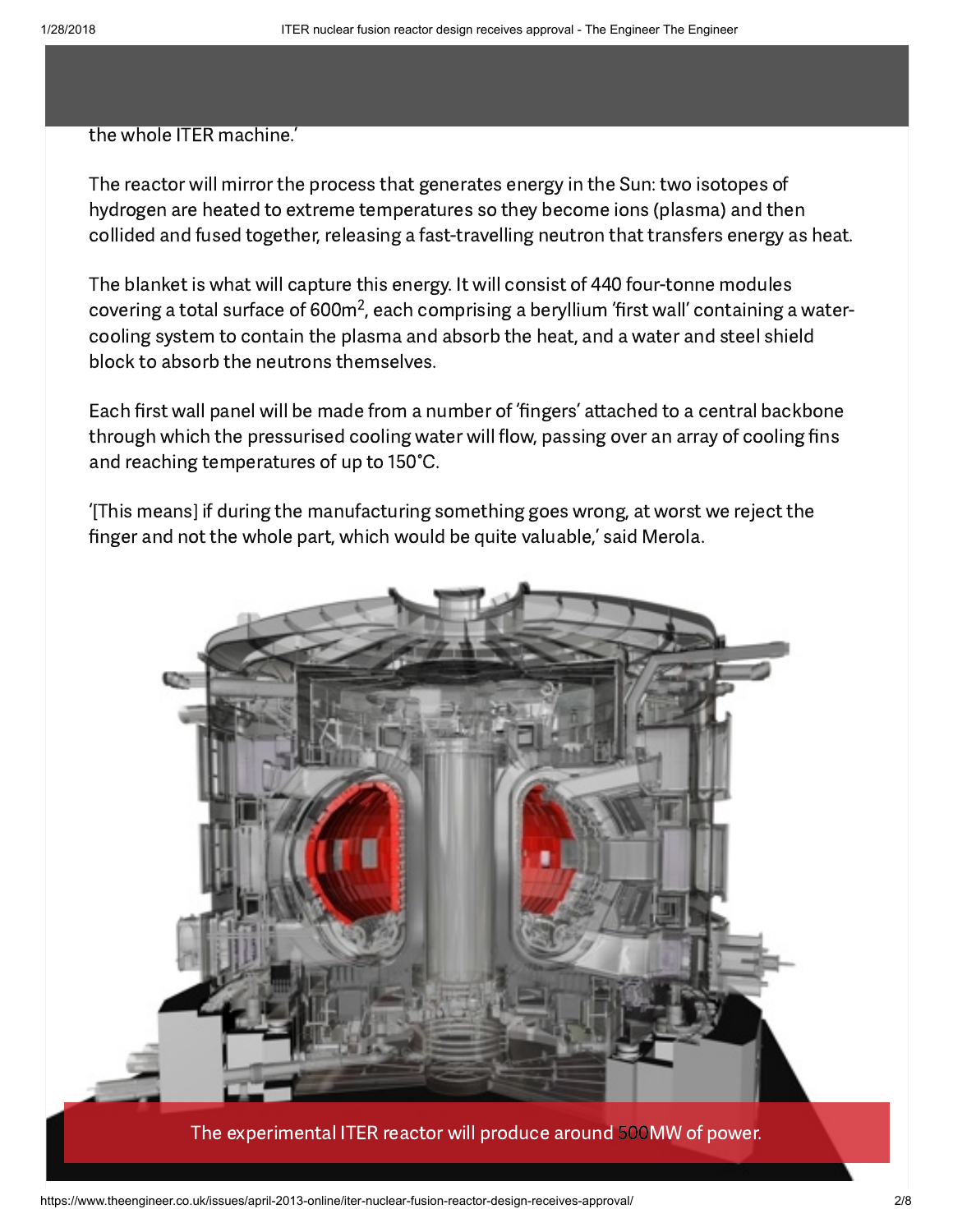# **ENGINEER**

Test ideas include breeding tritium from lithium held in ceramic material or from a liquid lithium lead compound. Future commercial-scale reactors would likely include tritium breeding on each of the blanket's modules.

Previous designs for the ITER blanket featured two dedicated components for limiting the plasma but the engineers decided this would not provide enough flexibility and so redesigned the system so the entire blanket would act as a physical boundary to the plasma.

This meant each module had to be shaped to produce a curved surface so if there were any [manufacturing](https://adclick.g.doubleclick.net/pcs/click?xai=AKAOjsuY56du8GfUnI6Bmwwl6gTaxj3GuEWdzmTxZUWlH7ToQsQ73ij6VexGtFFt1oNgokmABbGUbBBHMJ1uLIFFXKVZ_wNI9aIG1cy0CDoeTzi8KyRFz3Xl4rzm1eEy78O6emNCH4xUzdF8nXfsVAUjXd-ktGVAGfe6otwy7MZDvTiRAGJZdUadQlLJlYr7Tx9jr8e20yopHRgcUfnSJZUN3-cHrpQwplVrY9IRB-ME4CosWF9uWr9u8q5WYwQk9TnQKpjP95DibAWJlkHOO9d0npeFCJk8Hcg&sig=Cg0ArKJSzIxx5n3ITwY7EAE&urlfix=1&adurl=https://www.afsrglobal.net/) misalignment the edges would not protrude with a sharp leading edge into the plasma and risk damage.

This issue also led the engineers to separate the shield block from the first wall so the more vulnerable, plasma-facing element could be replaced if needed without removing the entire module. Each panel is expected to be replaced at least once in ITER's lifetime.

The first wall panels will need to absorb both the radiative heat on the surface at an intensity of up to 5MW/m $^2$  – around 5,000 times more than that felt on a summer's day outside in the south of France – and the volumetric heat transferred by the neutrons, which carry around 80 per cent of the energy produced by the fusion reaction.

The blanket also needs to cope with electromagnetic loads, forces exerted by magnetic fields interacting with the currents induced when the reactor shuts down abruptly.

Once the first wall has captured the neutrons' heat, hydrogen and iron atoms [contained,](https://adclick.g.doubleclick.net/pcs/click?xai=AKAOjsuY56du8GfUnI6Bmwwl6gTaxj3GuEWdzmTxZUWlH7ToQsQ73ij6VexGtFFt1oNgokmABbGUbBBHMJ1uLIFFXKVZ_wNI9aIG1cy0CDoeTzi8KyRFz3Xl4rzm1eEy78O6emNCH4xUzdF8nXfsVAUjXd-ktGVAGfe6otwy7MZDvTiRAGJZdUadQlLJlYr7Tx9jr8e20yopHRgcUfnSJZUN3-cHrpQwplVrY9IRB-ME4CosWF9uWr9u8q5WYwQk9TnQKpjP95DibAWJlkHOO9d0npeFCJk8Hcg&sig=Cg0ArKJSzIxx5n3ITwY7EAE&urlfix=1&adurl=https://www.afsrglobal.net/) respectively, in the shield block's optimal combination of water and steel will absorb the neutrons themselves.

Latest Articles

[Comments](#page-2-0) (15)

<span id="page-2-0"></span>

Peter Higgins 26th April 2013 at 12:36 pm

I think that figure of 500 times a French summer's day should be 5,000 times.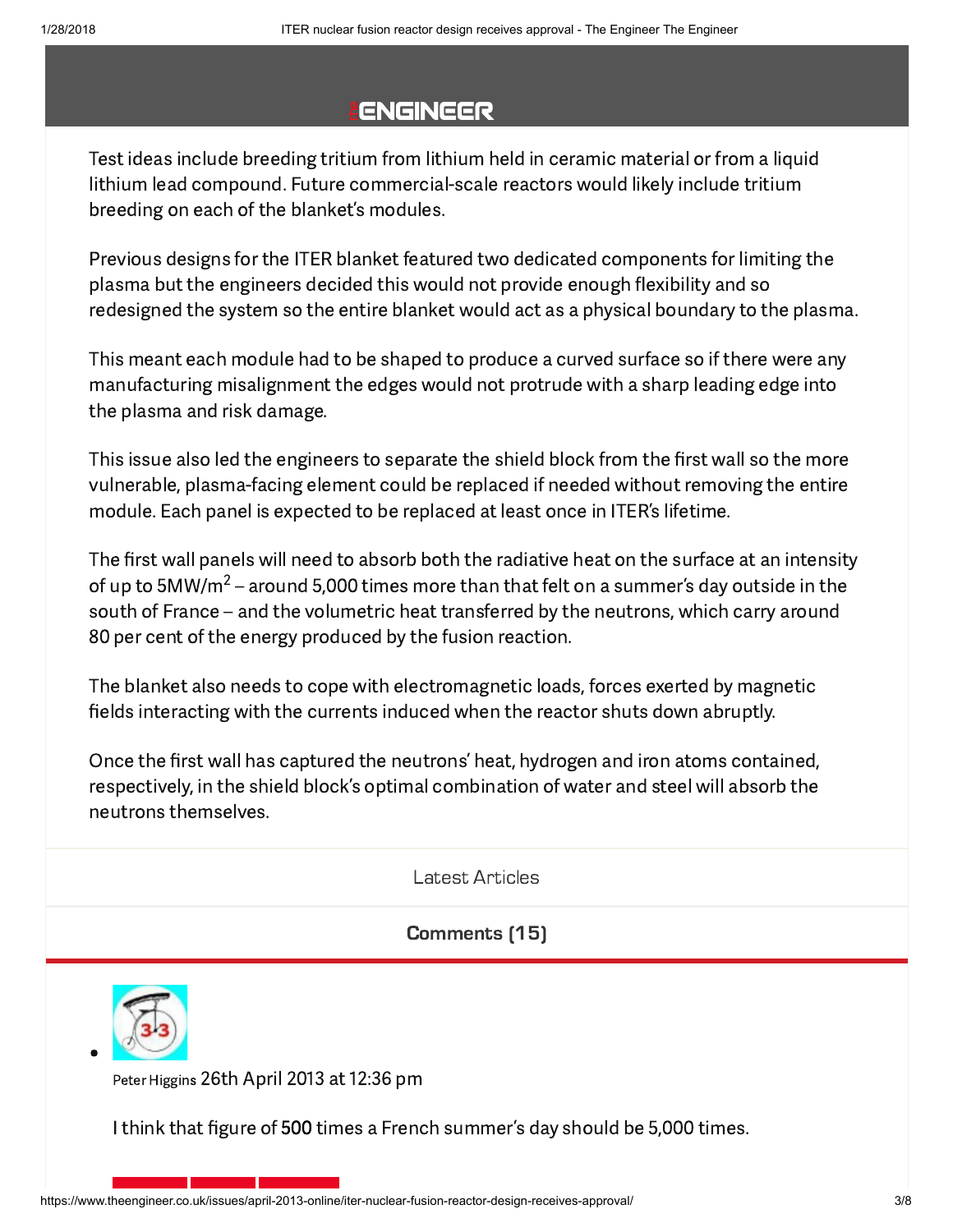#### <span id="page-3-0"></span> $\bullet$

#### terry 26th April 2013 at 4:54 pm

It all seems a bit Victorian and archaic to me Using all this technology to make a steam engine We should be developing a real break through in propulsion and generation with systems that do not involve combustion

<span id="page-3-1"></span>

|  | ×<br>I | I<br>I<br>÷<br>٥<br>ı | I)<br>ľ<br>ſ<br>Ī<br>ſ<br>ı |
|--|--------|-----------------------|-----------------------------|
|--|--------|-----------------------|-----------------------------|

terry 26th April 2013 at 7:17 pm

this fusion project is about boiling water and making steam to drive turbines and will be unsuitable for domestic use in that the consumer will be reliant on a centralised electricity supply

<span id="page-3-2"></span>[Reply](https://www.theengineer.co.uk/issues/april-2013-online/iter-nuclear-fusion-reactor-design-receives-approval/?replytocom=20911#respond) [Link](#page-3-1) Quote

terry 26th April 2013 at 7:28 pm

following on from previous

to avoid the steam raising cycle it should be possible to align the electrons in the plasma and then extract them into a electric cables so producing electricty directly

<span id="page-3-3"></span>

Alex 26th April 2013 at 7:43 pm

I'm sure the Physics will work out – the Physicists say so. But from an [engineering](https://adclick.g.doubleclick.net/pcs/click?xai=AKAOjsuY56du8GfUnI6Bmwwl6gTaxj3GuEWdzmTxZUWlH7ToQsQ73ij6VexGtFFt1oNgokmABbGUbBBHMJ1uLIFFXKVZ_wNI9aIG1cy0CDoeTzi8KyRFz3Xl4rzm1eEy78O6emNCH4xUzdF8nXfsVAUjXd-ktGVAGfe6otwy7MZDvTiRAGJZdUadQlLJlYr7Tx9jr8e20yopHRgcUfnSJZUN3-cHrpQwplVrY9IRB-ME4CosWF9uWr9u8q5WYwQk9TnQKpjP95DibAWJlkHOO9d0npeFCJk8Hcg&sig=Cg0ArKJSzIxx5n3ITwY7EAE&urlfix=1&adurl=https://www.afsrglobal.net/) [persepctice,](https://adclick.g.doubleclick.net/pcs/click?xai=AKAOjsuY56du8GfUnI6Bmwwl6gTaxj3GuEWdzmTxZUWlH7ToQsQ73ij6VexGtFFt1oNgokmABbGUbBBHMJ1uLIFFXKVZ_wNI9aIG1cy0CDoeTzi8KyRFz3Xl4rzm1eEy78O6emNCH4xUzdF8nXfsVAUjXd-ktGVAGfe6otwy7MZDvTiRAGJZdUadQlLJlYr7Tx9jr8e20yopHRgcUfnSJZUN3-cHrpQwplVrY9IRB-ME4CosWF9uWr9u8q5WYwQk9TnQKpjP95DibAWJlkHOO9d0npeFCJk8Hcg&sig=Cg0ArKJSzIxx5n3ITwY7EAE&urlfix=1&adurl=https://www.afsrglobal.net/) this is a lot of cost and complexity to produce 500MW – I assume of thermal energy – not electricity?

I can't see this being cheaper than Uranium based fission, and it's not really much cleaner than Thorium based fission.

https://www.theengineer.co.uk/issues/april-2013-online/iter-nuclear-fusion-reactor-design-receives-approval/ 4/8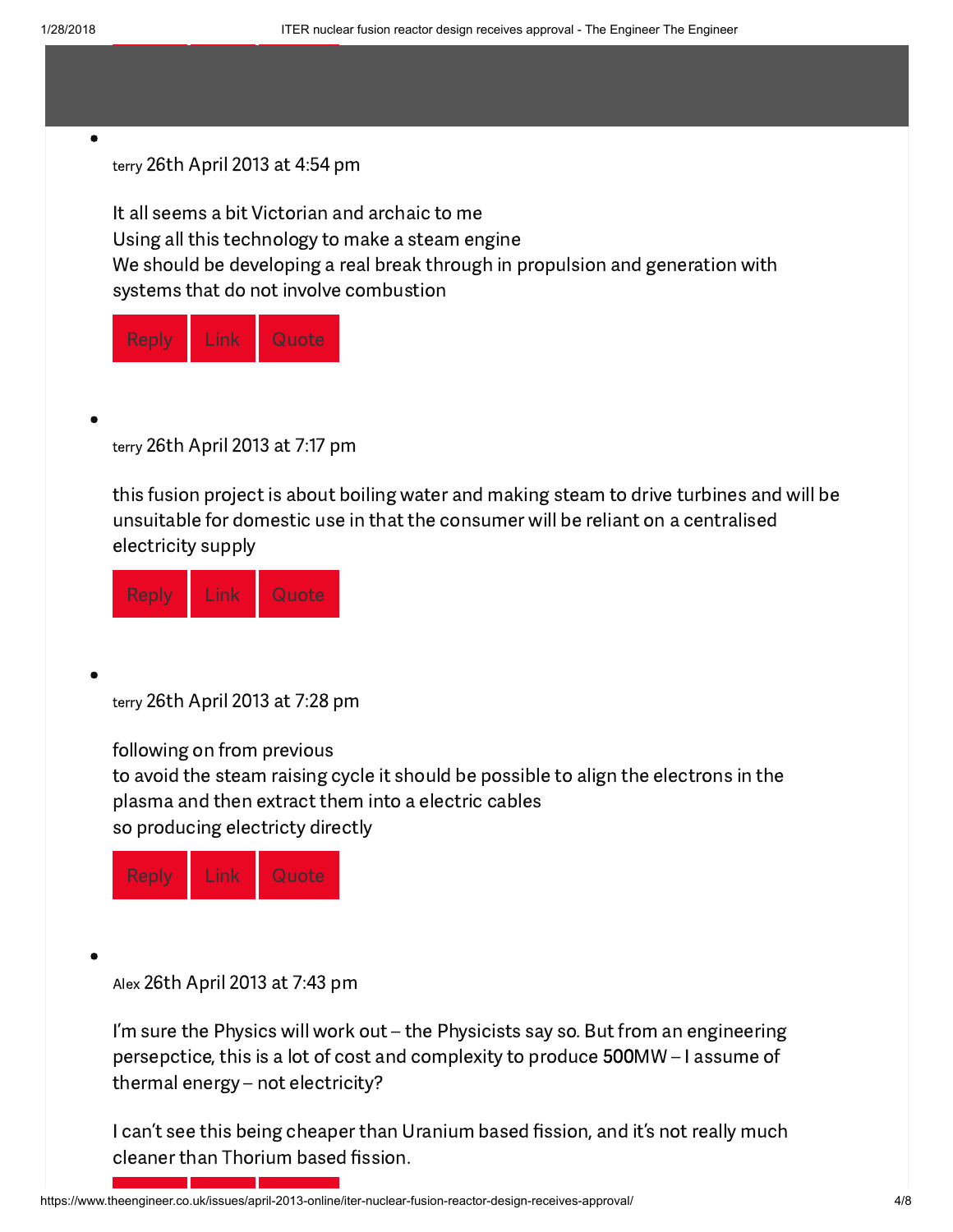<span id="page-4-0"></span> $\bullet$ 

### Andy H 26th April 2013 at 8:24 pm

Fusion does not involve combustion, but terry is right in saying that steam [generation](https://adclick.g.doubleclick.net/pcs/click?xai=AKAOjsuY56du8GfUnI6Bmwwl6gTaxj3GuEWdzmTxZUWlH7ToQsQ73ij6VexGtFFt1oNgokmABbGUbBBHMJ1uLIFFXKVZ_wNI9aIG1cy0CDoeTzi8KyRFz3Xl4rzm1eEy78O6emNCH4xUzdF8nXfsVAUjXd-ktGVAGfe6otwy7MZDvTiRAGJZdUadQlLJlYr7Tx9jr8e20yopHRgcUfnSJZUN3-cHrpQwplVrY9IRB-ME4CosWF9uWr9u8q5WYwQk9TnQKpjP95DibAWJlkHOO9d0npeFCJk8Hcg&sig=Cg0ArKJSzIxx5n3ITwY7EAE&urlfix=1&adurl=https://www.afsrglobal.net/) is a wrong move.

There are many fusion concepts that can generate electricity directly from the reaction. They are smaller and theoretically more efficient.

Tokamak has proven with JET that the concept doesn't work, I'm not saying the JET research was fruitless, but the reactors get bigger and bigger and we still don't have a net fusion gain, let alone net energy production.

NIF is for weapons research, contrary to the political spin.

With Tokamak, we're 50 years away from a working prototype.

The funding needs to be spread around, with other concepts seeing greater [investment.](https://adclick.g.doubleclick.net/pcs/click?xai=AKAOjsuY56du8GfUnI6Bmwwl6gTaxj3GuEWdzmTxZUWlH7ToQsQ73ij6VexGtFFt1oNgokmABbGUbBBHMJ1uLIFFXKVZ_wNI9aIG1cy0CDoeTzi8KyRFz3Xl4rzm1eEy78O6emNCH4xUzdF8nXfsVAUjXd-ktGVAGfe6otwy7MZDvTiRAGJZdUadQlLJlYr7Tx9jr8e20yopHRgcUfnSJZUN3-cHrpQwplVrY9IRB-ME4CosWF9uWr9u8q5WYwQk9TnQKpjP95DibAWJlkHOO9d0npeFCJk8Hcg&sig=Cg0ArKJSzIxx5n3ITwY7EAE&urlfix=1&adurl=https://www.afsrglobal.net/)

Fusion has the capability to fundamentally change the Energy supply.

But we'll never succeed throwing all our eggs in one basket.

<span id="page-4-1"></span>

Alicia 27th April 2013 at 3:01 pm

I'm curious about the use of fresh water. Is there anyway to reuse water in the cooling process?

<span id="page-4-2"></span>

Martin 27th April 2013 at 10:49 pm

What are the long term contamination issues from the radiation produced?

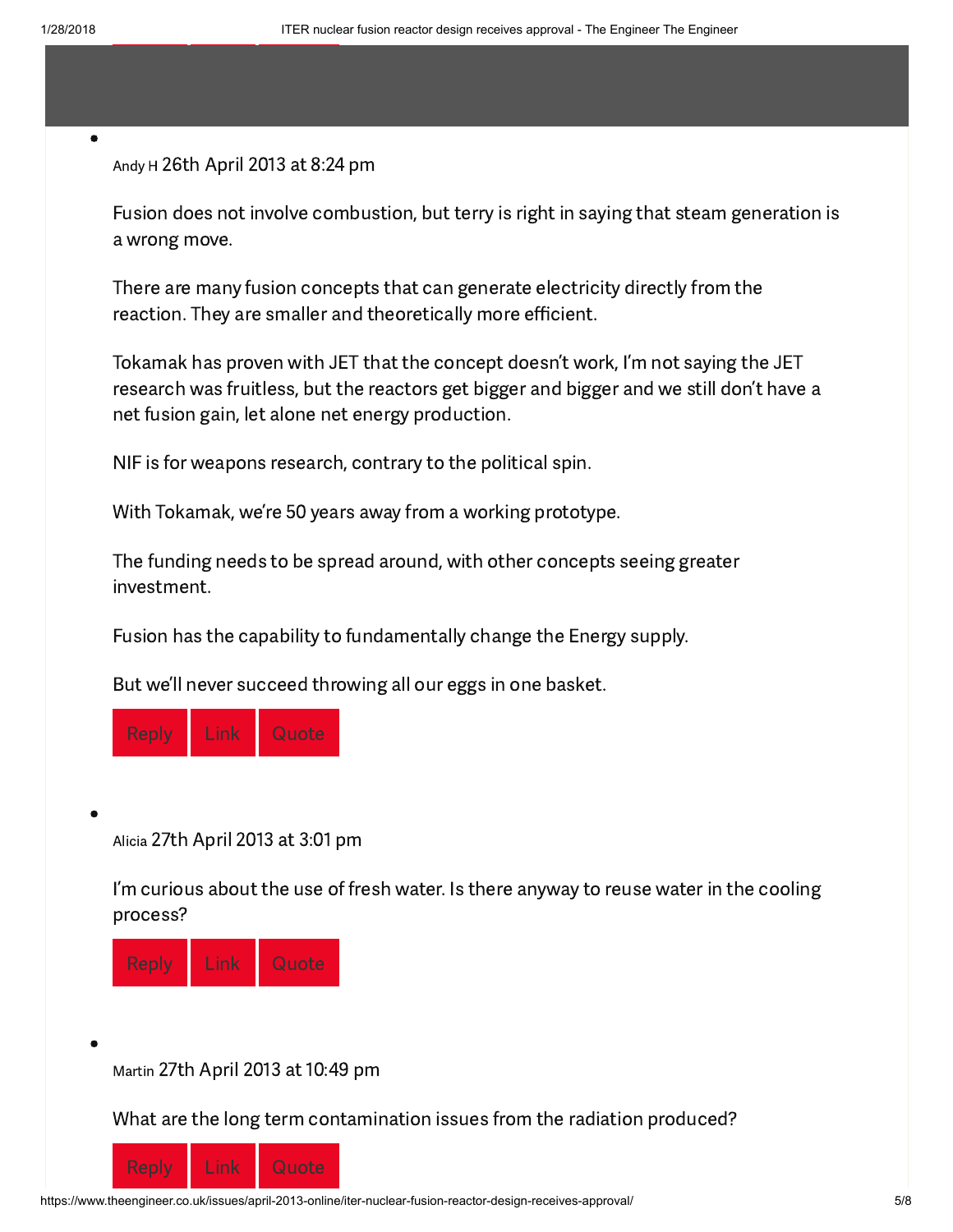#### <span id="page-5-0"></span>Ron Shaw 28th April 2013 at 8:10 pm

Kind of funny that I first heard about ITER by reading Alex Jones' Infowars.com site...and I think of myself as fairly well informed about science and tech[nology…obviously](https://adclick.g.doubleclick.net/pcs/click?xai=AKAOjsuY56du8GfUnI6Bmwwl6gTaxj3GuEWdzmTxZUWlH7ToQsQ73ij6VexGtFFt1oNgokmABbGUbBBHMJ1uLIFFXKVZ_wNI9aIG1cy0CDoeTzi8KyRFz3Xl4rzm1eEy78O6emNCH4xUzdF8nXfsVAUjXd-ktGVAGfe6otwy7MZDvTiRAGJZdUadQlLJlYr7Tx9jr8e20yopHRgcUfnSJZUN3-cHrpQwplVrY9IRB-ME4CosWF9uWr9u8q5WYwQk9TnQKpjP95DibAWJlkHOO9d0npeFCJk8Hcg&sig=Cg0ArKJSzIxx5n3ITwY7EAE&urlfix=1&adurl=https://www.afsrglobal.net/) not! Good to see several nations working together on this. I personally believe fusion is the ultimate answer to our energy needs. (duh…)

<span id="page-5-1"></span>

| ı<br>r.<br>ñ<br>I<br>v, | I<br>ı<br>I<br>I<br>I<br>ı<br>v | r<br>ċ<br>ı |
|-------------------------|---------------------------------|-------------|
|-------------------------|---------------------------------|-------------|

Andy H 3rd May 2013 at 7:01 pm

@Martin, the tokamak reactors will be just as dangerous as expired fission reactors. They are bombarded with high energy neutrons for 20 years.

There is much less radioactive waste, but the reactor building will take years to clean up, just as with fission.

<span id="page-5-2"></span>[Reply](https://www.theengineer.co.uk/issues/april-2013-online/iter-nuclear-fusion-reactor-design-receives-approval/?replytocom=20919#respond) [Link](#page-5-1) Quote

Anonymous 7th May 2013 at 2:55 pm

The half life of radioactive waste products in fission reactors is significantly larger than that of fusion reactors (thousands of years compared to approx. 50-100 years).

Also, once the reactor is turned off or no fusion reaction occurs then neutron radiation will almost [instantaneou](https://adclick.g.doubleclick.net/pcs/click?xai=AKAOjsuY56du8GfUnI6Bmwwl6gTaxj3GuEWdzmTxZUWlH7ToQsQ73ij6VexGtFFt1oNgokmABbGUbBBHMJ1uLIFFXKVZ_wNI9aIG1cy0CDoeTzi8KyRFz3Xl4rzm1eEy78O6emNCH4xUzdF8nXfsVAUjXd-ktGVAGfe6otwy7MZDvTiRAGJZdUadQlLJlYr7Tx9jr8e20yopHRgcUfnSJZUN3-cHrpQwplVrY9IRB-ME4CosWF9uWr9u8q5WYwQk9TnQKpjP95DibAWJlkHOO9d0npeFCJk8Hcg&sig=Cg0ArKJSzIxx5n3ITwY7EAE&urlfix=1&adurl=https://www.afsrglobal.net/)sly end.

<span id="page-5-3"></span>

John Downes 19th May 2013 at 11:54 am

Having visited JET Laboratories in Abingdon and invited to work on the ITER project over in Garching back in the 80s I came to the conclusion then that this 'infinite' energy source is a holy grail we're never going to find. Thirty years on and billion\$ spent, I cannot believe we are any further forward.

https://www.theengineer.co.uk/issues/april-2013-online/iter-nuclear-fusion-reactor-design-receives-approval/ 6/8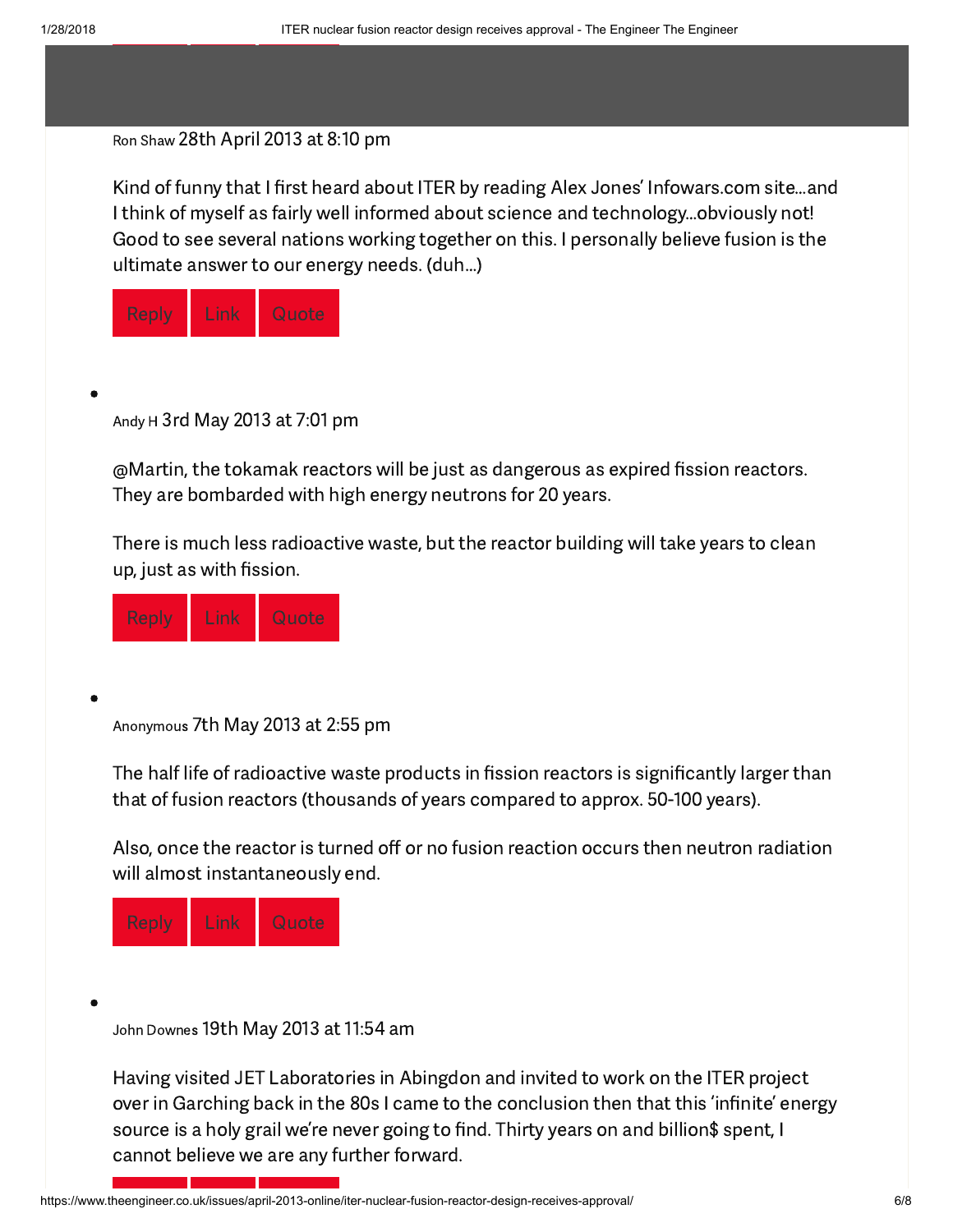#### <span id="page-6-0"></span> $\bullet$

#### Vince 20th May 2013 at 9:12 pm

A lot of people missing the point here. This is a research project to scale up fusion to productivity scale and prove the technology. The steam raising plant is a tried, tested and trusted way of removing the generated heat and usefully converting it into electricity – one step at a time folks!!

<span id="page-6-1"></span>

| Π<br>r<br>I<br>Ñ, | ċ.<br>I<br>I<br>h e<br>ı<br>I<br>v | ľ<br>D<br>ſ<br>¢<br>ı<br>ı |
|-------------------|------------------------------------|----------------------------|
|                   |                                    |                            |

Anonymous 22nd May 2013 at 3:39 am

Materials irradiated by neutrons aren't generally 'radioactive' the danger of fission waste is leftover U, Cs, and Xe from the fission process which undergo [radioactive](https://adclick.g.doubleclick.net/pcs/click?xai=AKAOjsuY56du8GfUnI6Bmwwl6gTaxj3GuEWdzmTxZUWlH7ToQsQ73ij6VexGtFFt1oNgokmABbGUbBBHMJ1uLIFFXKVZ_wNI9aIG1cy0CDoeTzi8KyRFz3Xl4rzm1eEy78O6emNCH4xUzdF8nXfsVAUjXd-ktGVAGfe6otwy7MZDvTiRAGJZdUadQlLJlYr7Tx9jr8e20yopHRgcUfnSJZUN3-cHrpQwplVrY9IRB-ME4CosWF9uWr9u8q5WYwQk9TnQKpjP95DibAWJlkHOO9d0npeFCJk8Hcg&sig=Cg0ArKJSzIxx5n3ITwY7EAE&urlfix=1&adurl=https://www.afsrglobal.net/) decay. The elements used for fission are not generally unstable and materials bombarded by neutrons, while affected, do not become radioactive. Instead they are generally embrittled

<span id="page-6-2"></span>

Anonymous 23rd May 2013 at 7:03 pm

Andy H: fusion creates no radioactive waste what so ever and it is relatively safe unless the electricity powering the electromagnets goes out causing the plasma to melt through the walls of the donut and melting the building killing thousands of people in the process